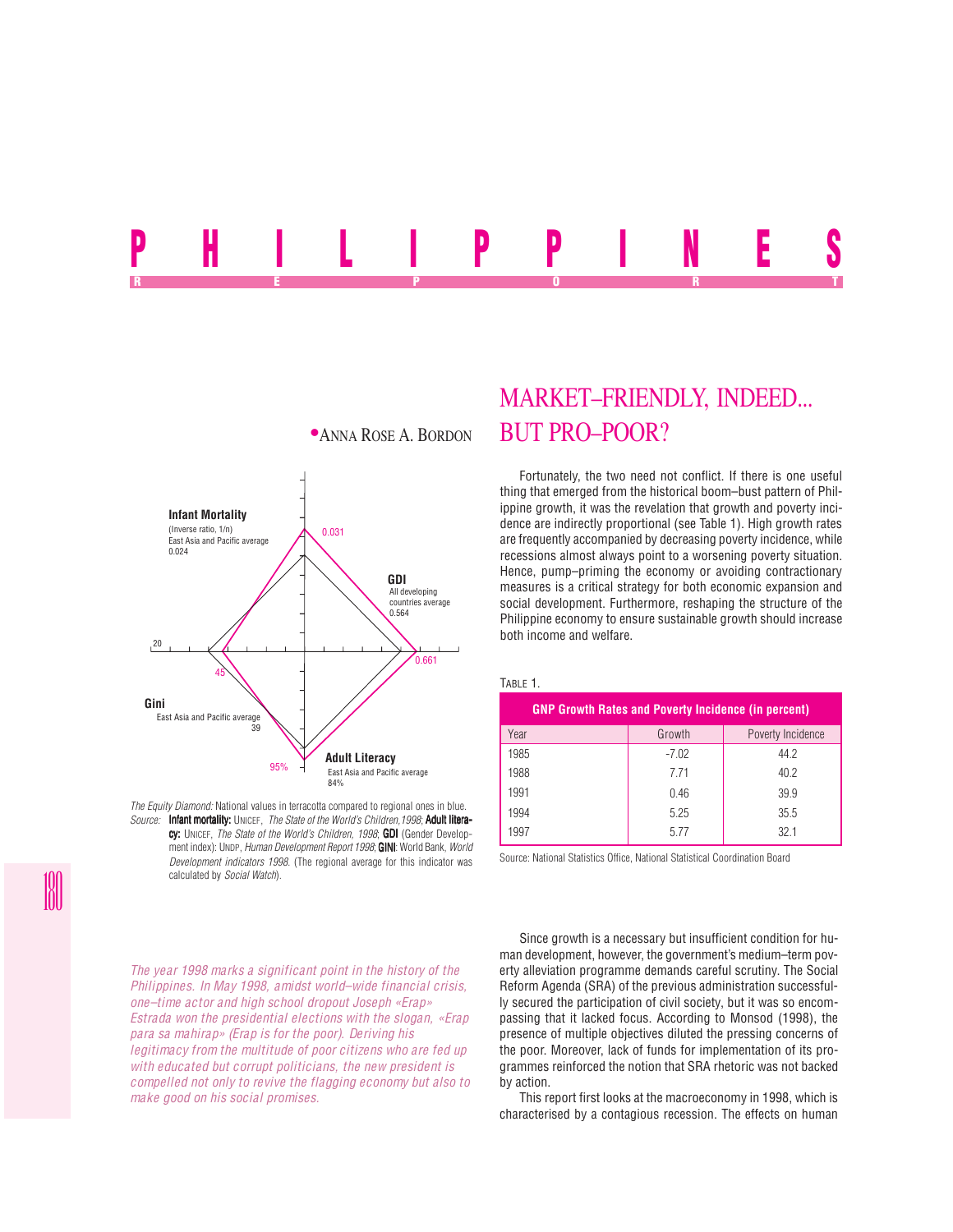development indicators are discussed next. Lastly, some specific issues are cited to complete this brief and sweeping narration.

## THE MACROECONOMY IN 1998

The first three quarters of 1998 saw a marked reduction in the growth rates of the gross national and domestic products (GNP and GDP). The GNP expanded by 5.2% in the first three quarters of 1997 as compared to 0.8% in 1998 (see Table 2). GDP growth rates went down from 4.9% in 1997 to 0.2% in 1998. A slight upswing can be observed from the second quarter to the third quarter of 1998. **Were it not for the increasing remittances of overseas Filipino workers, however, the GNP would have been negative for the second straight quarter.**

#### TABLE 2.

| <b>Gross National Product and Gross Domestic Product,</b><br><b>Growth Rates (in percent)</b> |       |                |                |                |                |                |       |          |  |
|-----------------------------------------------------------------------------------------------|-------|----------------|----------------|----------------|----------------|----------------|-------|----------|--|
| <b>ITEM</b>                                                                                   |       | 1998           |                |                | 1997           |                |       | Q1 to Q3 |  |
|                                                                                               | Q1    | Q <sub>2</sub> | Q <sub>3</sub> | Q <sub>1</sub> | Q <sub>2</sub> | Q <sub>3</sub> | 1998  | 1997     |  |
| Gross National<br>Product                                                                     | 2.0   | (0.3)          | 0.8            | 5.4            | 5.3            | 5.2            | 0.8   | 5.3      |  |
| Gross Domestic<br>Product                                                                     | 1.6   | (0.8)          | (0.1)          | 5.5            | 5.6            | 4.9            | 0.2   | 5.3      |  |
| Net factor income<br>from abroad                                                              | 92    | 10.5           | 18.6           | 4.9            | (1.0)          | 11.1           | 13.0  | 5.0      |  |
| Agriculture, fishery<br>and forestry                                                          | (3.8) | (1.5)          | (3.1)          | 4.9            | 1.8            | 0.4            | (6.2) | 2.5      |  |
| Industry                                                                                      | 1.6   | (0.2)          | (1.7)          | 5.1            | 7.6            | 6.4            | (0.2) | 6.4      |  |
| Services                                                                                      | 4.5   | 3.6            | 2.6            | 6.1            | 5.7            | 5.6            | 3.5   | 5.8      |  |

Source: National Statistical Coordination Board, Republic of the Philippines

The Philippines suffers heavily from the ongoing financial crisis. As in Thailand, the crisis became pronounced when the currency fell, from 26 to 40 pesos to the dollar in 1997. There were already signs of vulnerability before the devaluation, however. As in previous upswings, the beginning of the end was marked by an unsustainable current account deficit. External factors may have hastened its onslaught, but the depreciation was waiting to happen. Unlike its more developed Asian neighbours, the structure of the Philippine economy is still such that growth cannot be sustained for long periods of time. Hence poverty alleviation in the Philippines is more difficult.

The Philippine response to the economic crisis, however, may bear most responsibility for the ongoing contraction in the industrial and service sector. The Bangko Sentral ng Pilipinas (BSP) used up its meager international reserves resisting the initial rounds of depreciation. When this was not enough, the BSP raised reserve requirements and discount rates. Meant to be temporary, this policy turned out to be fatal. When the BSP tried to bring interest rates down, banks, highly exposed to reckless private sector borrowers, resisted by increasing their spreads, and in effect, lending became more restrictive.

**These actions resulted in business closures and lay–offs**. A labour force survey saw a slight increase in the unemployment rate in comparable months. For the month of January, the unemployment rate increased from 7.7% in 1997 to 8.4% in 1998. April figures saw an increase from 10.4% in 1997 to 13.3% in 1998. For July, unemployment rates went from 7.5% in 1997 to 8.9% in 1998.

True to their pro–poor and market–friendly form, the new fiscal managers attempted to remedy the situation. When they took office, they reversed market expectations of interest rates by consistently resisting a rise in the benchmark treasury bill rates. Since this was done by rejecting bids, the government had to seek other sources of funds. Foreign borrowing became unavoidable. Monitoring the allocation of this infusion of foreign funds will be a challenge for advocates. If foreign funds are used only to bail out distressed private institutions or aid inefficient cronies, then the country may be better off without them.

The government is quick to claim that the Philippines is better off than its Asian neighbours. The true impact of the economic crisis can only be understood, however, when we are reminded that the benefits of the brief two years of growth did not trickle down to the basic sectors. In other words, since the lives of most Filipinos did not improve substantially in the growth period, the little that they have can easily disappear in the contraction.

A more worrisome event that directly affects the poor is the El Niño phenomenon. The drought has caused agricultural production to shrink for the whole year of 1998. In the first three quarters, the sector contracted by 6.2% from 1997. Since most of the poor live in rural areas, El Niño impacts them directly. In fact, the labour force survey hints that a large part of the unemployment is in the agricultural sector.

## SOCIAL EXPENDITURES

In hard times, the government is expected to provide safety nets for vulnerable sectors of society. Unfortunately, the situation of the government correlates with the performance of the economy, hence, the prevalence of countercyclical policies in the past. Currently, though, there has been more emphasis on fiscal prudence to prevent runaway inflation.

The last administration ignored its human development commitments and was over–concerned with inflation. In response to the crisis, former President Fidel V. Ramos ordered an across– the–board 25% mandatory cut on all agency budgets excluding personnel expenditures. This was a tremendous blow to the provision of basic social services and implementation of human development programmes. Ironically, this is the same government that launched with much fanfare the Social Reform Agenda. Lim (1998) compiles the list of programmes that line agencies felt were affected by the 25% mandatory cut (see Table 3). These include housing assistance, building of new classrooms and desks, development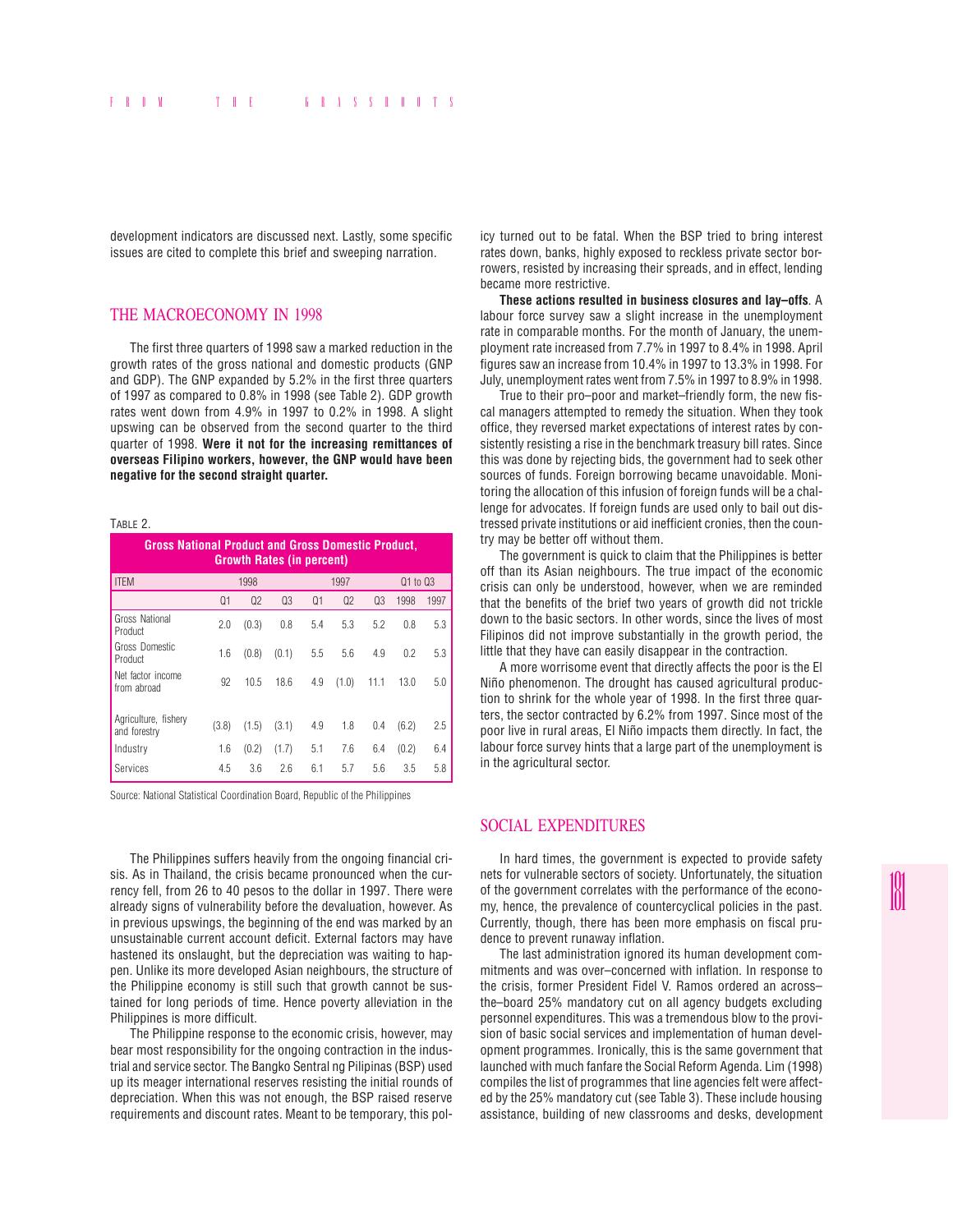of instructional materials, faculty and staff development, and nutrition and immunisation programmes.

#### TABLE 3.

To its credit, the Estrada administration decided to restore the

| Projected Impact of 25% Mandatory Cut in<br><b>Government Expenditures</b> |                                                                                                                                                                                |  |  |  |
|----------------------------------------------------------------------------|--------------------------------------------------------------------------------------------------------------------------------------------------------------------------------|--|--|--|
| Item                                                                       | Effect                                                                                                                                                                         |  |  |  |
| Housing                                                                    | Reduce housing assistance to 2,535 units                                                                                                                                       |  |  |  |
|                                                                            | 18,226 housing starts and 2,794 housing completions of the<br>National Housing Authority                                                                                       |  |  |  |
| Education                                                                  | Reduce classrooms by 2,567 units affecting 158,265 elementary<br>and secondary public school students                                                                          |  |  |  |
|                                                                            | Reduce new desks by 59,353 affecting 118,706 students                                                                                                                          |  |  |  |
|                                                                            | Inability to provide the needed instructional materials to all 1,428<br>classes organised under the elementary school education<br>programme                                   |  |  |  |
|                                                                            | 466 blind students will not be provided braille textbooks                                                                                                                      |  |  |  |
|                                                                            | Cutbacks in training of school personnel in special education,<br>leading to the failure to meet the target enrollment among gifted<br>children and children with disabilities |  |  |  |
|                                                                            | Disallowance of honoraria to teacher-facilitators and project<br>coordinators will affect 2,000 adult learners                                                                 |  |  |  |
|                                                                            | Reduce by 60% the printing and distribution of learning materials<br>in the Non-Formal Education Project                                                                       |  |  |  |
|                                                                            | Restrict faculty and staff development programmes implemented<br>by the Commission on Higher Education and by public higher<br>education institutions.                         |  |  |  |
| Health                                                                     | Budgets for hospitals, foreign assisted projects, Office of Special<br>Concerns, Regional Health Offices, and Office for Public Health<br>Service                              |  |  |  |
|                                                                            | 27% reduction in case findings and treatments in the Malaria<br>Control Programme                                                                                              |  |  |  |
|                                                                            | 90 thousand tuberculosis patients may not be treated                                                                                                                           |  |  |  |
|                                                                            | Schistosomiasis Control Programme will suffer a 26% reduction in<br>case findings and treatments                                                                               |  |  |  |
|                                                                            | Immunisation targets for six vaccines have been reduced by 23.3%                                                                                                               |  |  |  |
|                                                                            | Nutrition programme will suffer a substantial reduction in<br>beneficiaries for Vitamin A, iodine, and iron.                                                                   |  |  |  |
|                                                                            | Training activities and travelling to regions will be reduced.                                                                                                                 |  |  |  |
| Source: Lim (1998)                                                         |                                                                                                                                                                                |  |  |  |

budget to the old level for the remaining months of 1998. Still, economic managers are reluctant to raise government expenditures over the P40 billion initial target deficit for 1998. This is rooted in the fear that some pump–priming activities being funded by foreign borrowing to revive the economy are not viable (eg, investments in inefficient sugar mills and the beleaguered Philippine Airlines). Although these will indeed generate employment and heighten purchasing power, they may not generate enough profits in the long run to repay the foreign loans. **The challenge for government is to ensure that any increased government expenditure** **must have long–term social returns as well as short–term confidence–building benefits**. Most social expenditures, such as for primary education and health care, yield increasing returns in the long run, making them some of the most sensible choices for pump–priming investments.

## HUMAN DEVELOPMENT INDICATORS

It is difficult to fight poverty without adequate information. Poverty data in the Philippines comes out every three years and the results are released only in the fourth year (ie, poverty data for 1997 became available only in 1998). **Formulating anti–poverty programmes is difficult without timely data and when policymakers do not even know where the poor are located**. Poverty incidence data are also insufficient since they inform policymakers only how many poor people there are in a region. There is no additional information on the extent to which poor households access publicly provided goods and services, or on asset ownership. For example, the annual poverty threshold for the Philippines in 1997 was P11,388 (USD 285 or less than one dollar per day), which seems impossibly low. But if the government offers good social services in the community, such as free education and health care, and if poor people have access to land, then this amount is not impossible.

This lack of data is currently being remedied by statistical agencies. Methods are being developed that may not be as accurate as household surveys, but they can yield timely and useful data on an inexpensive budget. This would allow annual poverty estimates. Regarding quality of data, the Social Reform Agenda developed an approach to survey people's preferences on several basic needs at the local government level. The data may be biased, but the result can help local governments in prioritising expenditures since revenues are hardly enough to cover all needs.

The most recent income and expenditure survey shows that poverty incidence went down from 35.5% in 1994 to 32.1% in 1997 (see Table 4). Although the financial crisis and El Niño hit in 1997, the brunt of the crisis was felt only in 1998.

#### TABLE 4

While the situation with regard to absolute poverty may have

| <b>Poverty and Inequality Statistics</b> |                                |                             |                                 |  |  |
|------------------------------------------|--------------------------------|-----------------------------|---------------------------------|--|--|
| Year                                     | Average Annual<br>Income (PhP) | Poverty<br>Incidence $(\%)$ | Gini<br>Concentration<br>Ratios |  |  |
| 1985                                     |                                | 44.2                        | 0.4466                          |  |  |
| 1988                                     |                                | 40.2                        | 0.4446                          |  |  |
| 1991                                     |                                | 39.9                        | 0.4680                          |  |  |
| 1994                                     | 83,161                         | 35.5                        | 0.4507                          |  |  |
| 1997                                     | 123,881                        | 32.1                        | 0.4960                          |  |  |

Source: National Statistics Office, National Statistical Coordination Board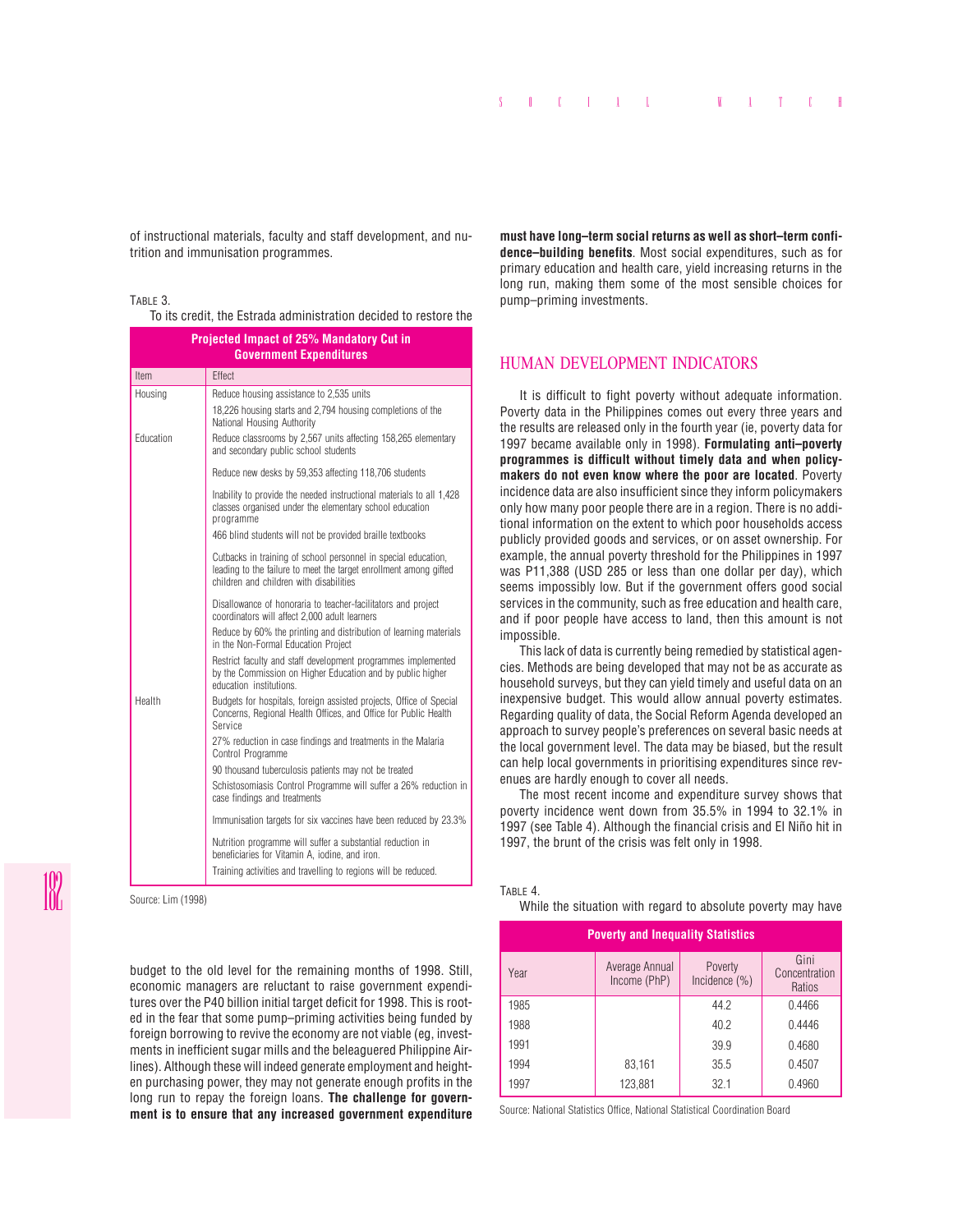improved prior to the financial crisis, income distribution worsened. Gini concentration ratios for the Philippines went from 0.45 in 1994 to 0.50 in 1997. This trend has not been given as much prominence as the improvement in poverty incidence since absolute poverty is usually the focus in developing countries where a substantial percentage of the people are still below a calorie–based poverty line. Nevertheless, it may indicate that growth and human development programmes have helped only those on the fringes of poverty. **The poorest of the poor remain untouched by either growth or anti–poverty programmes.**

Reproductive health care indicators improved slightly from 1993 to 1998 (see Table 6). Much remains to be done. Tetanus toxoid injections, a preventive procedure against a frequent cause of infant death, were given to only 69.1% of all babies from 1993 to 1998. Because of educational differences and access problems, most rural women, unlike urban women, still rely on nurses or midwives for prenatal care and delivery assistance.

TABLE 5.

Other human development statistics need to be updated.

| Reproductive Health Indicators (% of all births in the<br>five years preceding the survey), 1998 |                   |                |                        |                        |                        |  |
|--------------------------------------------------------------------------------------------------|-------------------|----------------|------------------------|------------------------|------------------------|--|
| Residence                                                                                        | Tetanus<br>Toxoid |                | <b>Prenatal Care</b>   | Assistance at Delivery |                        |  |
|                                                                                                  |                   | From<br>Doctor | From Nurse-<br>Midwife | From<br>Doctor         | From Nurse-<br>Midwife |  |
| Urban                                                                                            | 69.2              | 56.7           | 35.9                   | 47.7                   | 30.8                   |  |
| Rural                                                                                            | 69.0              | 23.3           | 56.8                   | 16.8                   | 20.7                   |  |
| TOTAL                                                                                            | 69.1              | 38.6           | 47.2                   | 30.9                   | 25.4                   |  |

Source: 1998 National Demographic and Health Survey, National Statistics Office and Department of Health

The most recent education statistics are for 1993. For the population 10 years and older, 94% can read, write, and understand simple messages in their language or dialect. Of the 10 to 64 population, 84% is functionally literate or can read, write, and compute. The infant mortality rate as of 1995 was 20.6 per thousand live births.

To overcome the sparseness of data, Lim (1998) compares some human development indicators with macroeconomic variables. He found out that infant mortality is highly and positively correlated with inflation and highly and negatively correlated with GNP per capita. This finding allows us to speculate that infant mortality will not improve in the next few years and may even worsen. As mentioned above, the economy has stagnated since GNP was growing at less than 1% in 1998. Inflation will put pressure in household budgets, negatively affecting infant mortality.

Enrollment rates are positively related to GNP per capita and real government expenditure on education. With the current recession and the 25% mandatory cut in government expenditure in the first half of 1998, enrollment rates have certainly suffered. This

will have adverse effects in the future since education is a critical to long–term growth.

## MARCOS' HERITAGE

The year 1997 saw adoption of the Indigenous Peoples' Rights Act (IPRA). The National Commission on Indigenous Peoples (NCIP) was created to implement the law. A campaign target of several civil society groups, the IPRA recognises the rights of indigenous peoples to non–discrimination and self– governance. Their culture, traditions and institutions are preserved and protected under this law. Most importantly, the law specifies the rights of indigenous peoples to ancestral lands and ancestral domains, two different ways of acquiring ownership of the land and the resources found on it. Although imperfect (Leonen, 1998), the law does offer opportunities for advocates to improve the plight of indigenous people both in the short and long terms.

The implementation of the IPRA is fraught with difficulties. First, the Mining Act of 1995 and the influential mining lobby created loopholes to unburden the industry of constraints to its natural resource exploitation activities. Yu (1998) reports that the appointed secretary of environment and natural resources, Antonio Cerilles, meddled in the appointment of the head of the NCIP. Cerilles has also suspended the processing of ancestral domain and land claims. Lack of funding continues to trouble the NCIP.

The shadow of the late dictator, Ferdinand Marcos, and his family loomed big in 1998. Late in 1998, wife Imelda Marcos, claimed that their family «practically own everything in the Philippines». She was referring to several huge companies controlled by former cronies who were acting, according to Mrs. Marcos, as trustees to the Marcos' legitimately–earned wealth. Her revelation reminded people of the havoc wrought by the Marcos in their economic, political and physical lives. Some 10 thousand victims of human rights violations filed a class suit against the Marcos' estate. Unfortunately for them, the government and the Marcos have persistently negotiated for compromise, the latest being a 75–25 sharing scheme. The ombudsman has repeatedly dismissed behest loan cases against several Marcos' cronies and, in mid–year, Imelda Marcos herself was exonerated of corruption charges by the highest court.

**The Marcos' family's recent good luck has reinforced suspicions that the new administration is beholden to several shady characters**. These include big–time tax evader Lucio Tan who openly supported President Estrada in the last elections. The new government has resisted charging Tan with tax evasion while fiscal managers are softening up to the idea of allocating acquired foreign resources to Tan's ailing Philippine Airlines. Such moves have not only dampened investor confidence in the country; they have also exposed the shallowness of the president's pro–poor stance.

MORE CONSISTENCY NEEDED